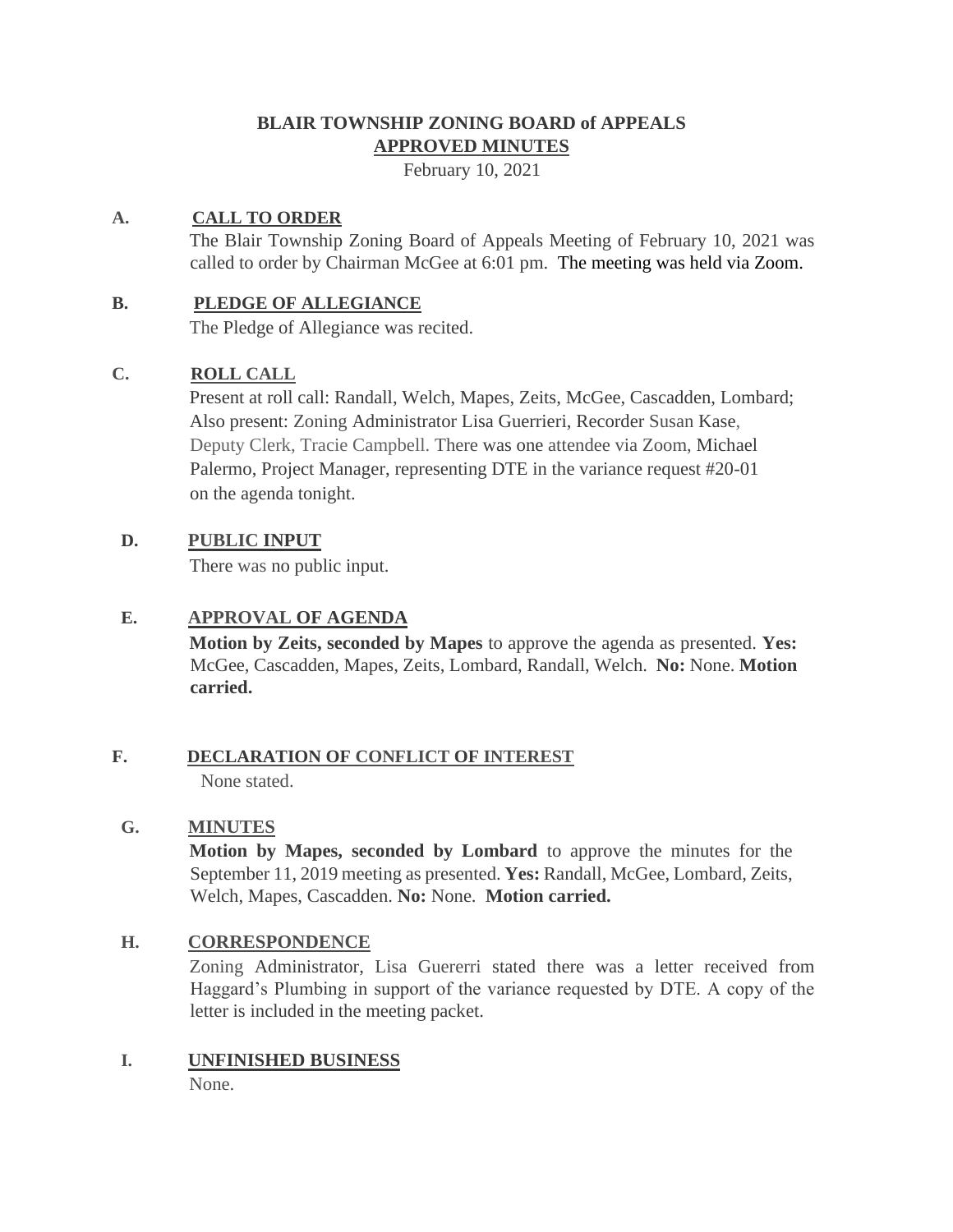### **J. NEW BUSINESS**

**1.** Variance Request, Case #20-01, DTE Energy requesting a variance on fencing section #16-04 c. to allow barbed wire in chain link fencing surrounding two natural gas utility stations. **#695-004-10 / #001-005-00.**

Chairman McGee stated that the variance request will be guided by the zoning ordinance 24.03, Section B.

Chairman McGee opened the Public Hearing at 6:17 p.m.

The applicant was represented by Michael Palermo, Project Manager, DTE, located in Highland Michigan. Mr. Palermo summarized the variance request for the attendees: the installation of natural gas pipeline requires some station work at these two locations in Blair Township, 801 S Rusch Road and 1221 Stepke Court. The addition of the barbed wire to the chain link fencing raises the height of the fence as mandated by government regulations. This also provides additional security to protect the natural gas lines.

ZBA Member Randall questioned the Rusch Road station location in terms of the exposure to the neighboring residential properties. Barbed wire fencing can be considered unsightly to area neighboring homeowners. Lisa Guerreri reminded ZBA members that the ZBA has no authority to evaluate anything other than the variance request to install barbed wire fencing.

Mr. Palermo stated that the current station on Rusch Road is sheltered by a berm, as it sits below the nearby homes. He is more than willing to work with the ZBA to obtain the fencing variance in a non-intrusive way.

Chairman McGee closed the Public Hearing at 6:24 p.m.

Chairman McGee asked for a motion.

**Motion by Lombard, seconded by Cascadden** to grant the variance request #20-01 to DTE for the installation of barbed wire to increase the fence height one foot higher per Zoning Ordinance 24.03, Section B. **Yes:** McGee, Lombard, Zeits, Mapes, Cascadden, Randall, Welch. **No:** None. **Motion carried.**